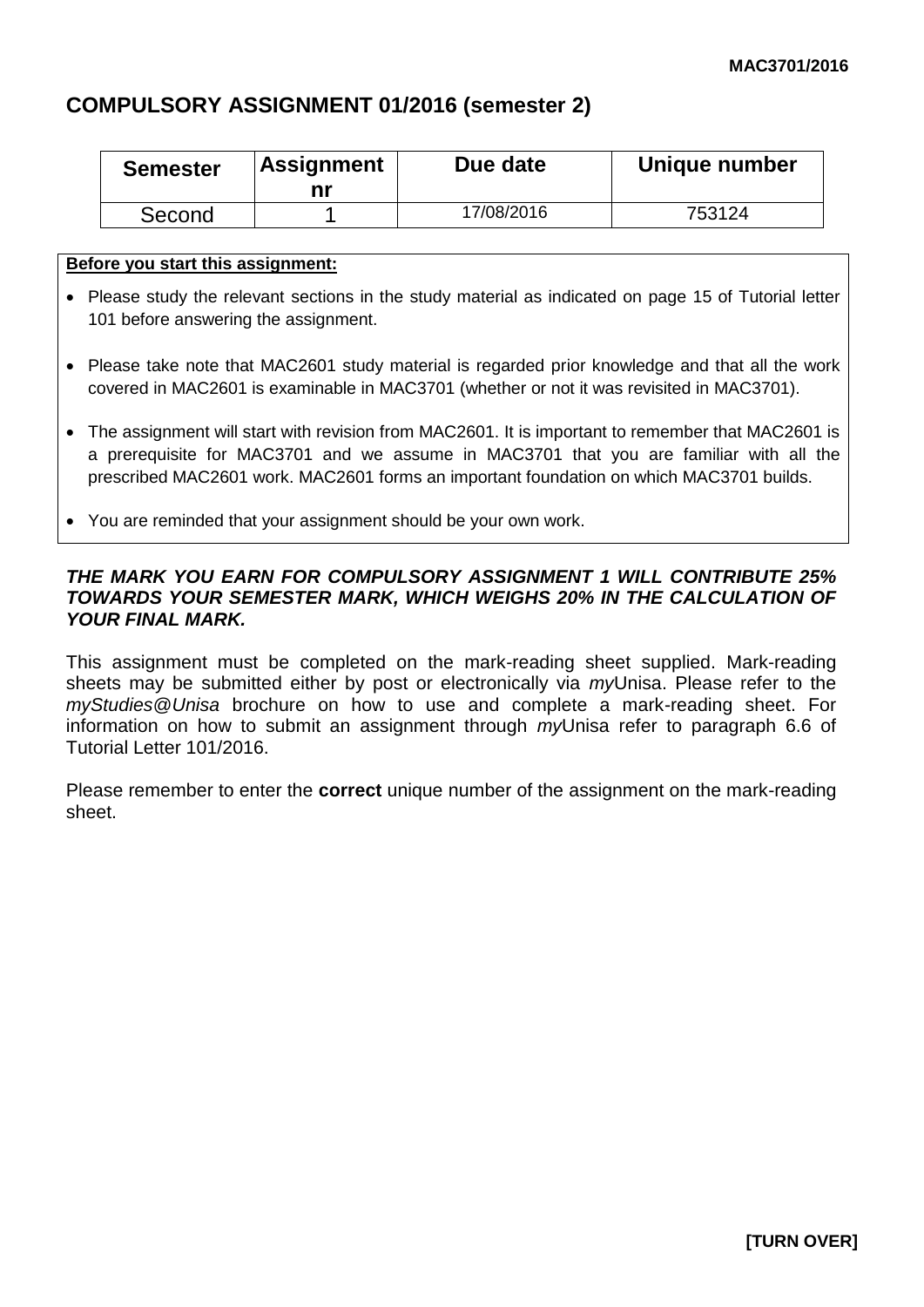This assignment consists of **20 multiple-choice questions**. Each question must be considered independently, unless specific reference is made to information in another question. Each question has only one correct answer.

## **The following information must be used for purposes of answering questions 1 to 3.**

The following information was extracted from the accounting records of Cricket Combat Ltd for the first quarter ended 31 July 2016 and the budget for August 2016 respectively:

|                                            | <b>Actuals</b>       |              |               | <b>Budget</b> |
|--------------------------------------------|----------------------|--------------|---------------|---------------|
|                                            | <b>First Quarter</b> |              |               | 2016          |
|                                            | May                  | June         | July          | <b>August</b> |
|                                            | Units                | <b>Units</b> | <b>Units</b>  | <b>Units</b>  |
| <b>Sales</b>                               | 50 000               | 60 000       | 80 000        | 72 000        |
| Manufactured                               | 50 000               | 75 000       | 80 000        | 60 000        |
|                                            |                      |              |               |               |
|                                            | <b>Actuals</b>       |              | <b>Budget</b> |               |
|                                            | <b>First Quarter</b> |              |               | 2016          |
|                                            | May                  | June         | July          | <b>August</b> |
|                                            | R                    | R            | R             | R             |
| Selling price per unit                     | 20                   | 20           | 19            | 22            |
| Total manufacturing cost                   | 540 000              | 630 000      | 840 000       | 800 000       |
| Variable manufacturing cost per unit       | ?                    |              | ?             | 12            |
| Variable selling and distribution cost per |                      |              |               |               |
|                                            |                      |              |               |               |
| unit                                       | 3                    | 3            | 3             | 3             |

## **Additional information:**

- 1. Cricket Combat Ltd uses the FIFO-method for inventory valuation.
- 2. The high-low method should be used to determine the fixed and variable elements of the total manufacturing cost.
- 3. There was no opening inventory on hand at the beginning of May 2016.

## **QUESTION 1**

The variable and fixed components of the total manufacturing cost of Cricket Combat Ltd for the quarter ended 31 July 2016 is:

- (1) R 9/unit and R90 000 in total respectively.
- (2) R12/unit and R80 000 in total respectively.
- (3) R10/unit and R40 000 in total respectively.
- (4) R11/unit and R60 000 in total respectively.
- (5) None of the above options.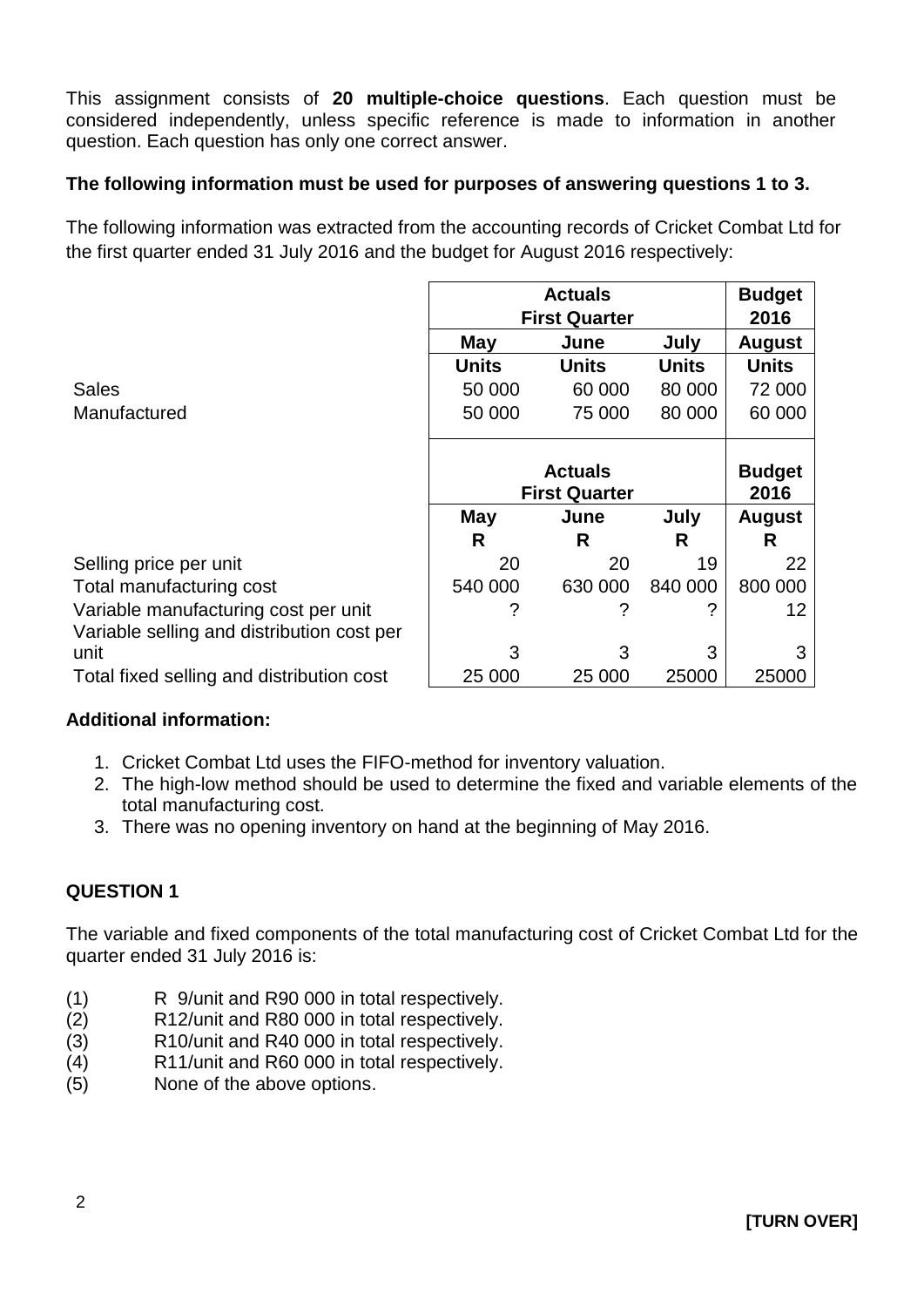Assume that Cricket Combat Ltd makes use of a direct costing system.

The budgeted net profit before tax for Cricket Combat Ltd for the month ending 31 August 2016 is:

- (1) R534 000.
- (2) R543 000.
- (3) R425 500.
- (4) R429 000.
- (5) None of the above options.

## **QUESTION 3**

Assume that Cricket Combat Ltd makes use of an absorption costing system.

The budgeted net profit before tax for Cricket Combat Ltd for the month ending 31 August 2016 is:

- (1) R543 000.
- (2) R534 000.
- (3) R429 000.
- (4) R425 500.
- (5) None of the above options.

### **The following information must be used for purposes of answering questions 4 to 6.**

Phone-a-friend Ltd is a retailer of a single type of cell phone device. The expected sales demand of these cell phones for 2016 is 6 000 cell phones. The company operates for 12 months in the year consisting of only 20 working days each month and sales are expected to take place evenly throughout the year.

Phone-a-friend Ltd purchases these cell phones for R360 per unit. The inventory supervisor informed you that orders usually get filled within 5 working days and that it is Phone-a-friend's policy that safety inventory should cover the demand for 5 working days.

The following cost information is applicable for 2016:

| Direct inventory holding cost: | R <sub>10</sub> per cell phone per annum                     |
|--------------------------------|--------------------------------------------------------------|
| Insurance cost:                | 5% of direct inventory holding cost per cell phone per annum |
| Warehouse and storage cost:    | 2% of direct inventory holding cost per cell phone per annum |
| Material handling costs:       | 1% of direct inventory holding cost per cell phone per annum |

The clerical cost of preparing a purchase order, receiving cell phone deliveries and paying invoices are R250 per purchase order.

The expected opportunity cost of investment in inventories (after tax cost of capital) of Phone-afriend Ltd for 2016 is 8% per annum.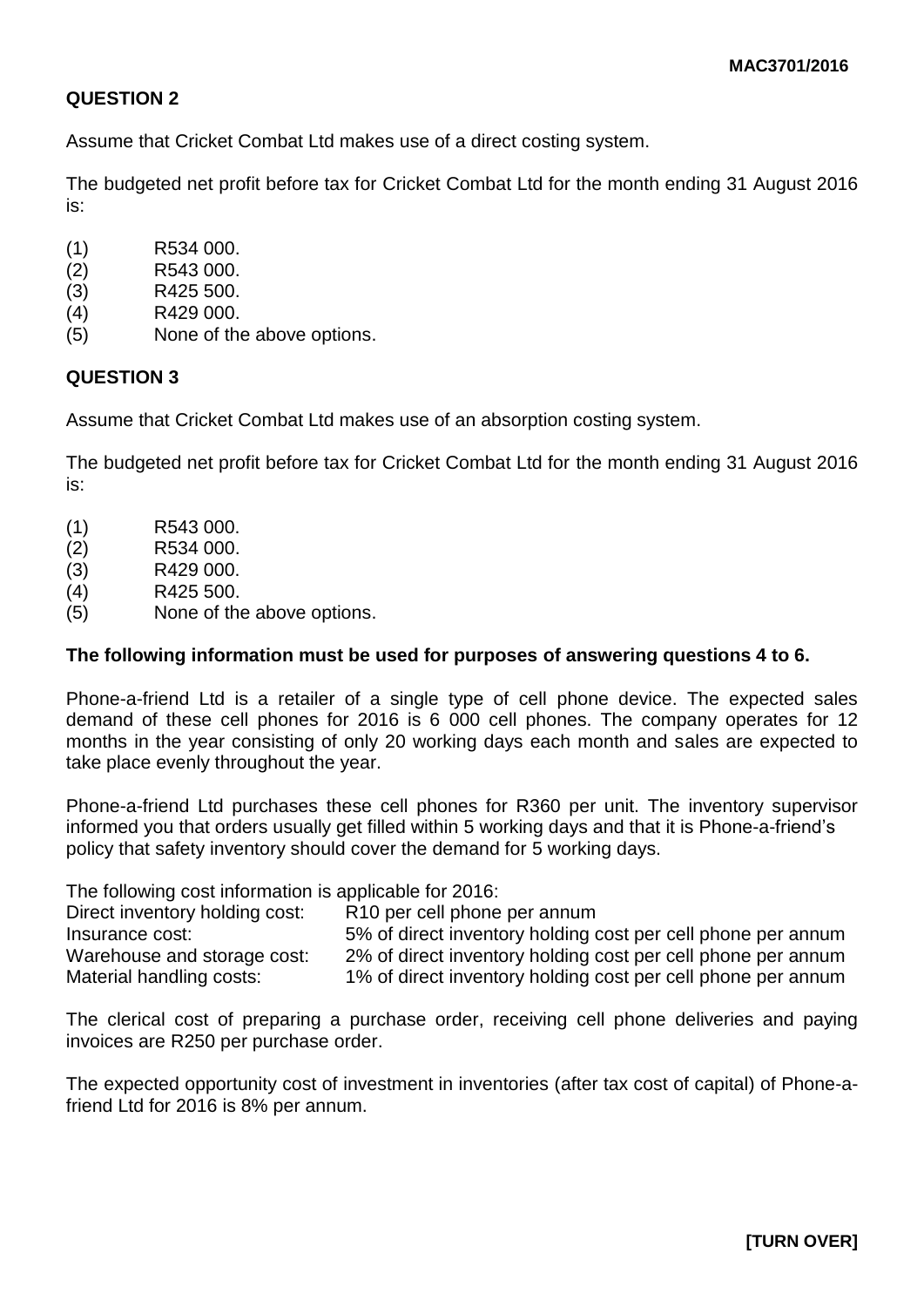The economic order quantity (EOQ) of Phone-a-friend Ltd for 2016 for the cell phones is...

- (1) 275 cell phones.
- (2) 276 cell phones.
- (3) 278 cell phones.
- (4) 279 cell phones.
- (5) None of the above options.

### **QUESTION 5**

The total inventory holding costs of Phone-a-friend Ltd for 2016 for the cell phones are:

- (1) R10 414,80.
- (2) R15 879,60.
- (3) R10 395,00.
- (4) R 7 939,80.
- (5) None of the above options.

### **QUESTION 6**

The re-order point of Phone-a-friend Ltd for 2016 for the cellphones if the safety inventory is maintained is:

- (1) 125 cell phones.
- (2) 250 cell phones.
- (3) 130 cell phones.
- (4) 150 cell phones.
- (5) None of the above options.

#### **The following information must be used for purposes of answering questions 7 and 8.**

The cost accountant of Alpha Ltd recently decided to compare the overhead allocation of the company using two different methods. Currently the company makes use of an activity-based costing (ABC) method, but the cost accountant is considering using the traditional costing method as it could lead to cost-savings.

The following extract was taken out of the ABC-system of Alpha Ltd for July 2016:

Fixed overheads **per unit** in terms of the ABC-system:

| <b>Activity</b>                | <b>Delta</b> | <b>Echo</b> | <b>Foxtrot</b> |
|--------------------------------|--------------|-------------|----------------|
|                                | R            | R           | R              |
| Electricity                    | 21,00        | 24,00       | 36,50          |
| <b>Building insurance</b>      | 2,25         | 4,25        | 2,50           |
| Personnel administration       | 7,75         | 7.00        | 8,00           |
| <b>Material handling</b>       | 5.00         | 6.75        | 4,00           |
| Total fixed overheads per unit | 36,00        | 42,00       | 51,00          |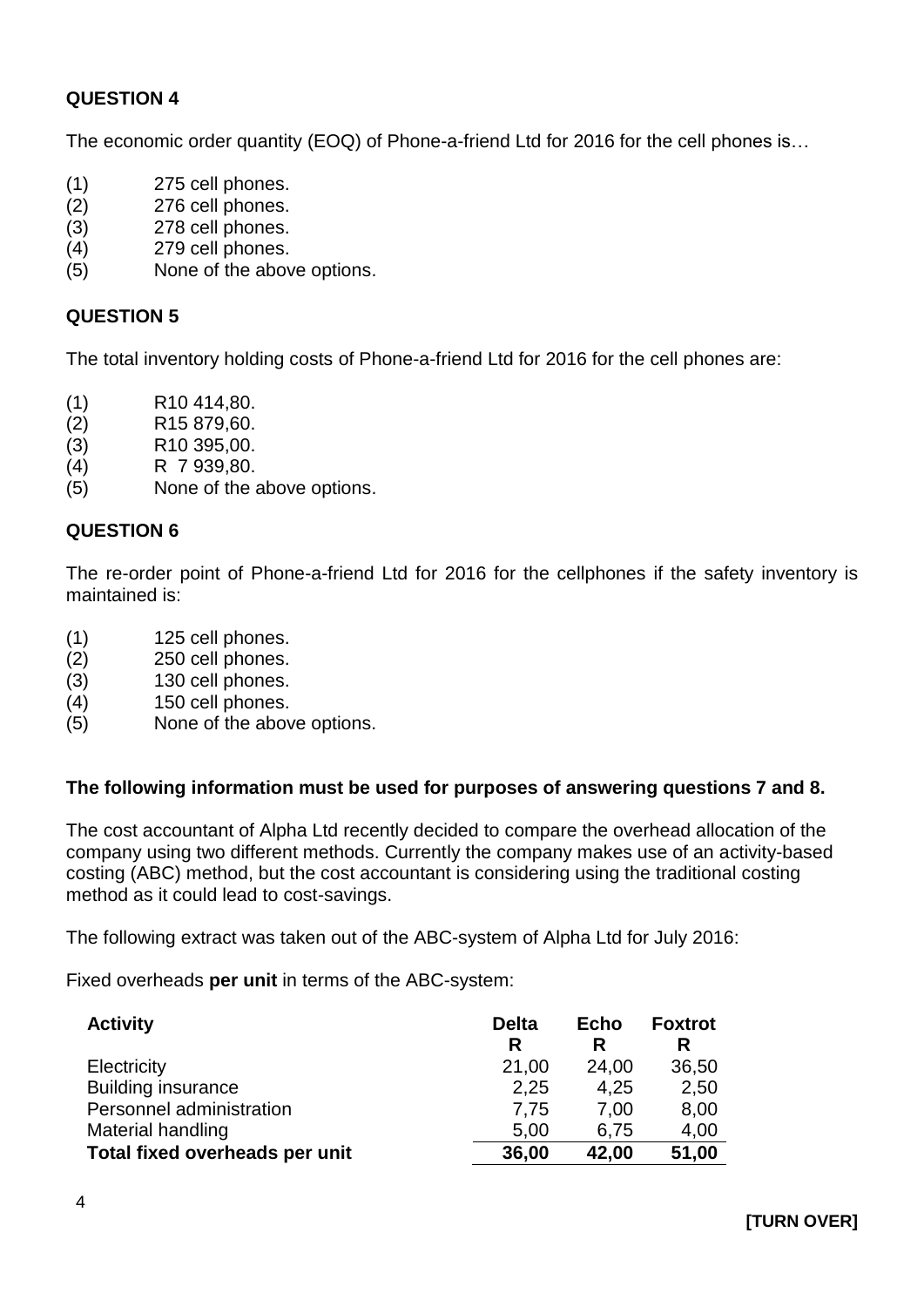The total number of activities, as set out below, represent the total monthly production levels for a normal production month per product type:

|                                                                               | <b>Delta</b> | <b>Echo</b> | <b>Foxtrot</b> |
|-------------------------------------------------------------------------------|--------------|-------------|----------------|
| <b>Kilowatt hours</b>                                                         | 105,00       | 120,00      | 182,50         |
| Floor area utilised by each product $(m^2)$                                   | 450,00       | 850,00      | 500,00         |
| Number of workers on each product                                             | 10,00        | 18,00       | 24,00          |
| Number of material requisitions                                               | 168,00       | 192,00      | 292,00         |
| Machine hours per unit                                                        | 2,00         | 6.00        | 7.00           |
| Actual number of units produced                                               | 60,00        | 75.00       | 90,00          |
| The actual fixed everhood cest was the same as the budgeted fixed everhood se |              |             |                |

The actual fixed overhead cost was the same as the budgeted fixed overhead cost.

The total budgeted machine hours for July 2016 was 1 200 hours.

### **QUESTION 7**

The budgeted fixed overhead cost per unit of product Delta for the month of July 2016 is:

Make use of a traditional costing approach using machine hours as your basis to allocate the fixed overheads.

You may assume that the units produced in July 2016 are equal to normal production levels.

- (1) R57,75 per machine hour.
- (2) R16,50 per machine hour.
- (3) R 8,25 per machine hour.
- (4) R33,00 per machine hour.
- (5) None of the above options.

### **QUESTION 8**

The budgeted fixed overhead cost per unit of product Foxtrot for the month of July 2016 is:

Make use of a traditional costing approach using machine hours as your basis to allocate the fixed overheads.

You may assume that the units produced in July 2016 are equal to normal production levels.

- (1) R57,75 per machine hour.
- (2) R16,50 per machine hour.
- (3) R 8,25 per machine hour.
- (4) R33,00 per machine hour.
- (5) None of the above options.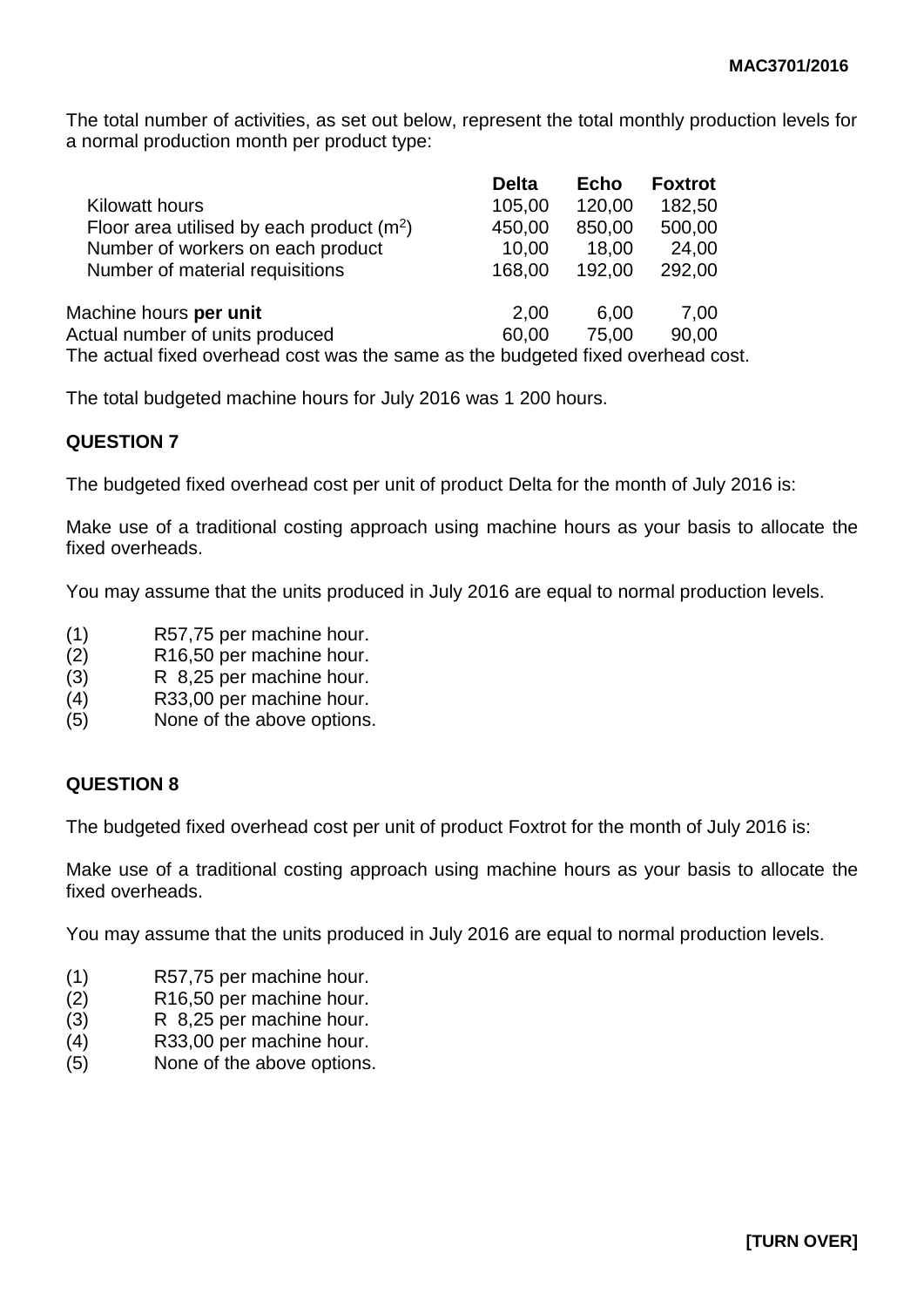## **The following information must be used for purposes of answering question 9.**

Learning Curve Crazy Ltd has received an order to manufacture 16 units of a new type of specialised product. It is estimated that the first unit will take 100 hours to manufacture and that a learning curve of 80% will be applicable for the manufacturing of the first 16 units.

### **QUESTION 9**

The total number of hours needed to meet the order's requirements are:

Round all your workings to the nearest hour.

- (1) 1 600 hours.
- (2) 408 hours.
- (3) 1 280 hours.
- (4) 656 hours.
- (5) None of the above options.

#### **QUESTION 10**

State which of the following statements are true:

- (a) A learning curve of 90% indicates that the cumulative average time per unit will decrease with 10% if the production quantity is doubled.
- (b) A learning curve experience can be referred to as the effect of experience on cost.
- (c) The learning curve can be expressed in an equation form as  $Y = ax^b$ .
- (d) The learning curve can be used to estimate labour costs and those other costs that vary in direct proportion to labour costs. It does not apply to material costs, nonvariable costs or items that vary with output rather than input.

The following statements are **true**:

- $(1)$  b, c and d.
- $(2)$  a, b and c.
- (3) a, b, c and d.
- $(4)$  a, b and d.
- (5) None of the above options.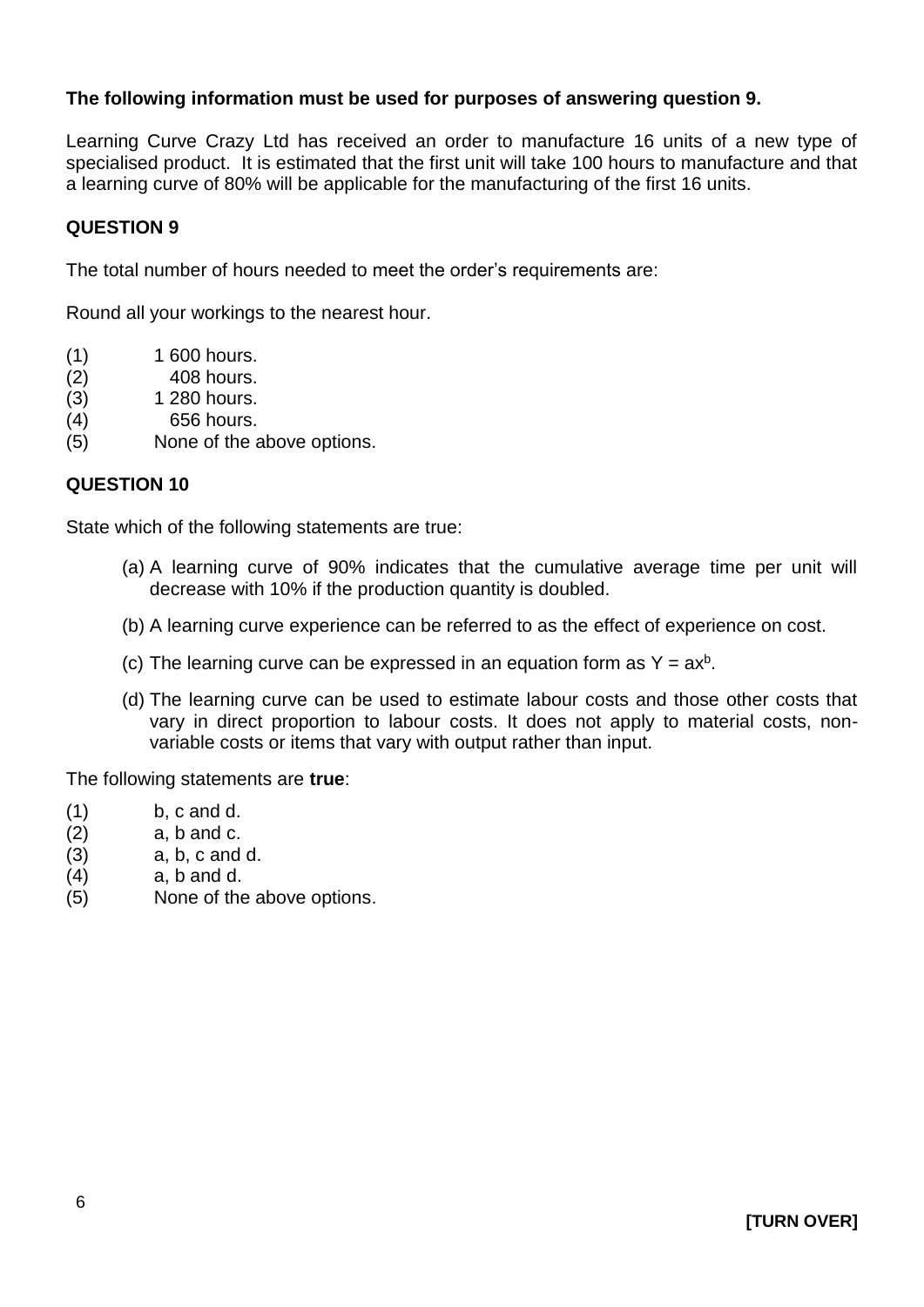## **The following information must be used for purposes of answering questions 11 and 12.**

The following information is available for Kids Party Cakes Ltd. The total cost of the cakes varies with the number of kids cakes ordered every month. The cakes are all a standard size and enough for 20 children but different customers choose different themes for these cakes and although the basic ingredients for the cakes stay the same, the final price per cake might differ.

| <b>Month</b> | <b>Activity level</b><br>(number of<br>cakes ordered) | <b>Cost of cakes</b> |
|--------------|-------------------------------------------------------|----------------------|
|              |                                                       | R                    |
| January      | 25                                                    | 8 0 0 0              |
| February     | 35                                                    | 10 500               |
| March        | 50                                                    | 11 000               |
| April        | 30                                                    | 9600                 |
| May          | 50                                                    | 12 800               |
| June         | 30                                                    | 8 700                |

## **QUESTION 11**

The correlation coefficient of Kids Party Cakes Ltd for the 6 months period is:

Round your figures to 2 decimals in all your workings.

- $(1)$  1,00.
- (2) 0,98.
- (3) 0,95.
- (4) 0,91.
- (5) None of the above options.

## **QUESTION 12**

The estimated variable cost per cake using regression analysis is:

Round your figures to 2 decimals in all your workings.

- (1) R220,00.
- (2) R275,45.
- (3) R144,86.
- (4) R 39,32.
- (5) None of the above options.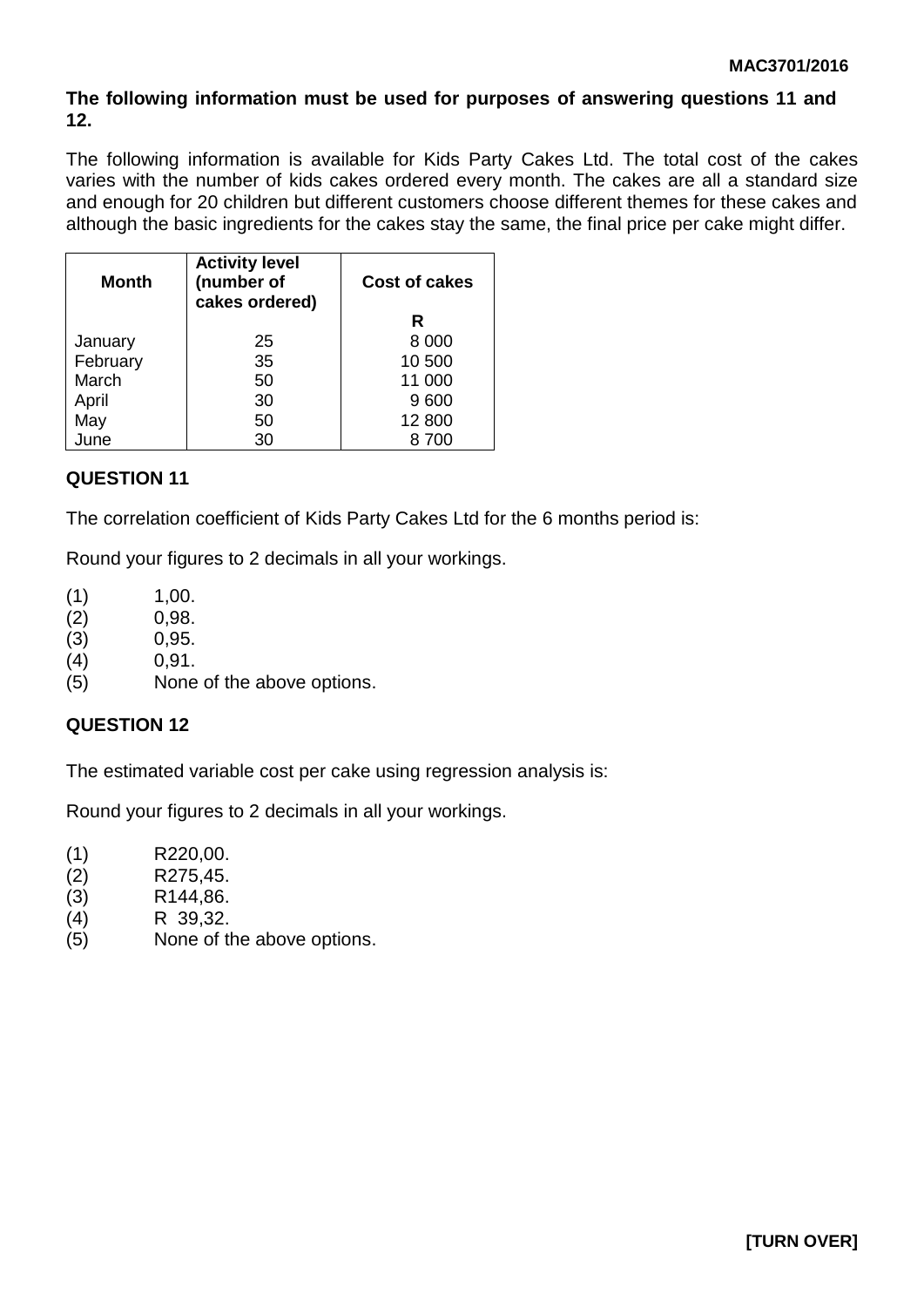State which of the following statements are true:

- (a) A quantity statement represents a summary of the flow of physical units in a process costing system. The quantity statement contains no information about the cost of these units.
- (b) When using the weighted average method of inventory valuation, the cost of the opening inventory is added to the costs of the inventory added in the current period so that all the units which are completed have the same unit cost.
- (c) When using the FIFO-method of inventory valuation, the opening inventory which are subsequently completed are kept separate from the costs of the units which are begun and completed in the current period.
- (d) The short-cut method may be used in a process costing system when all the units in the output column of the quantity statement have been subjected to spillage in the current period.

The following statements are **true**:

- $(1)$  b, c and d.
- $(2)$  a, b, c and d.
- $(3)$  a, b and c.
- $(4)$  a, b and d.
- (5) None of the above options.

#### **The following information must be used for purposes of answering questions 14 to 16.**

Sugar Syrup Ltd manufactures a single product by means of a single manufacturing process and uses a process costing system. Material is added at the beginning of the process, while conversion costs are incurred evenly throughout the process.

The following information is available for July 2016:

| Work-in-process                                                                                    | - 1 July 2016   | 16 000 units         |
|----------------------------------------------------------------------------------------------------|-----------------|----------------------|
| material<br>$\bullet$                                                                              | - 100% complete | R66 500              |
| • conversion cost                                                                                  | - 20% complete  | R20 360              |
| 180 000 units put into production during July 2016:<br>material<br>$\bullet$<br>• conversion costs |                 | R874 300<br>R724 040 |
| Units completed and transferred:                                                                   |                 | 140 000 units        |

Work-in-process - 31 July 2016 12 000 units

- material 100% complete
- conversion cost 60% complete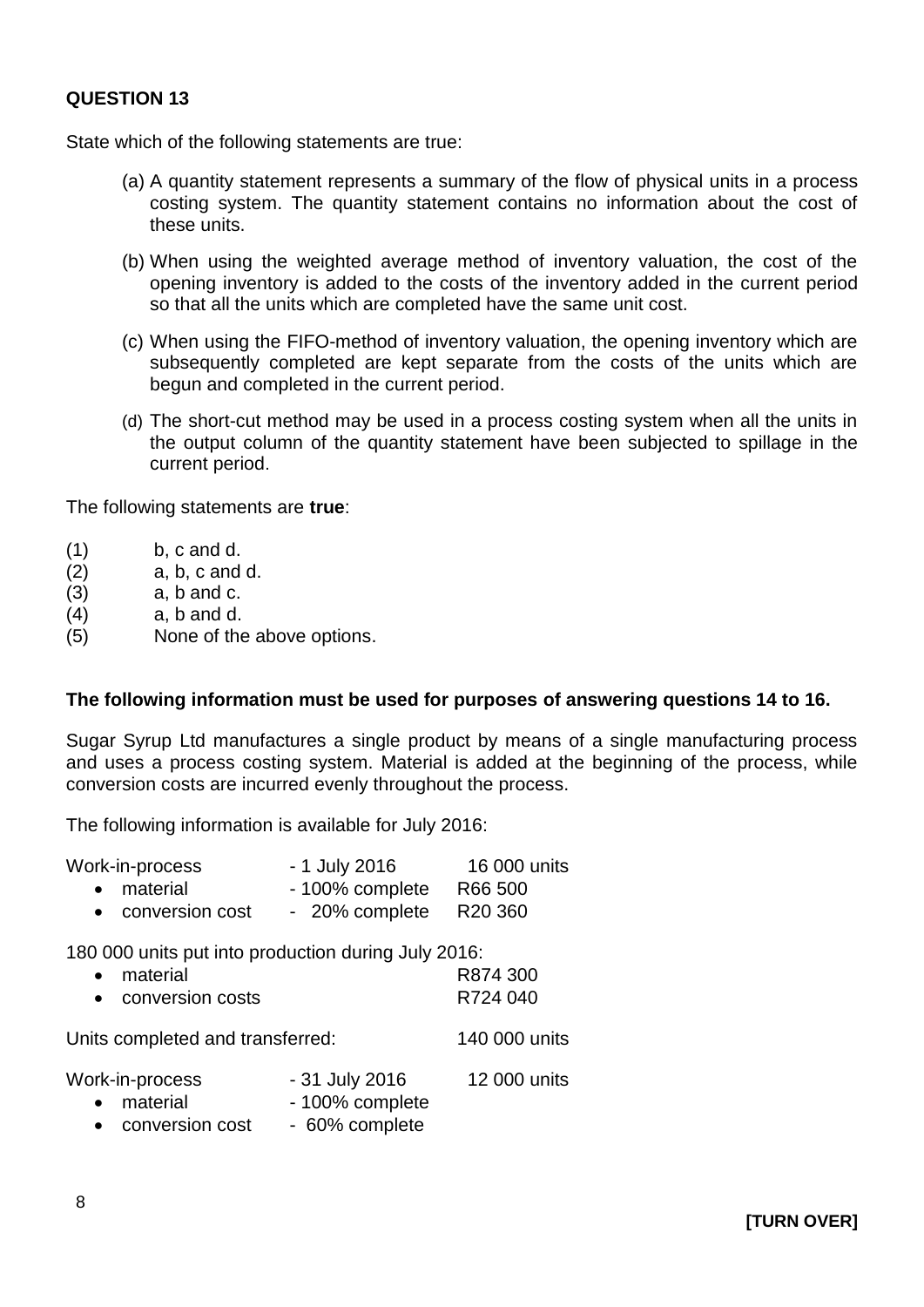### **Additional information:**

- 1. Normal losses are estimated at **20%** of the input that reaches the wastage point.
- 2. Losses occur when the process is **35%** complete.
- 3. Sugar Syrup Ltd values their inventory according to the **weighted average method**.

## **QUESTION 14**

The equivalent conversion cost per unit for Sugar Syrup Ltd for the month of July 2016 is:

Round your answer to the nearest cent.

(Note: You have to use the short-cut method if all the requirements for its usage are met).

- (1) R6,00 per unit
- (2) R5,00 per unit
- (3) R5,50 per unit
- (4) R6,50 per unit
- (5) None of the above options.

### **QUESTION 15**

The total rand value assigned to the closing work-in-process units of Sugar Syrup Ltd for the month of July 2016 in the cost allocation statement is:

Round all amounts to the nearest cent.

(Note: You have to use the short-cut method if all the requirements for its usage are met).

- (1) R 108 000.
- (2) R 37 200.
- (3) R1 540 000.
- (4) R 96 000.
- (5) None of the above.

### **QUESTION 16**

If losses no longer occur when the process is 35% complete, but at the **beginning** of the process and Sugar Syrup Ltd now values their inventory according to the FIFO-method, what would the equivalent units in terms of conversion be for the month of July 2016:

- (1) 196 000 units.
- (2) 180 000 units.
- (3) 144 000 units.
- (4) 188 000 units.
- (5) None of the above.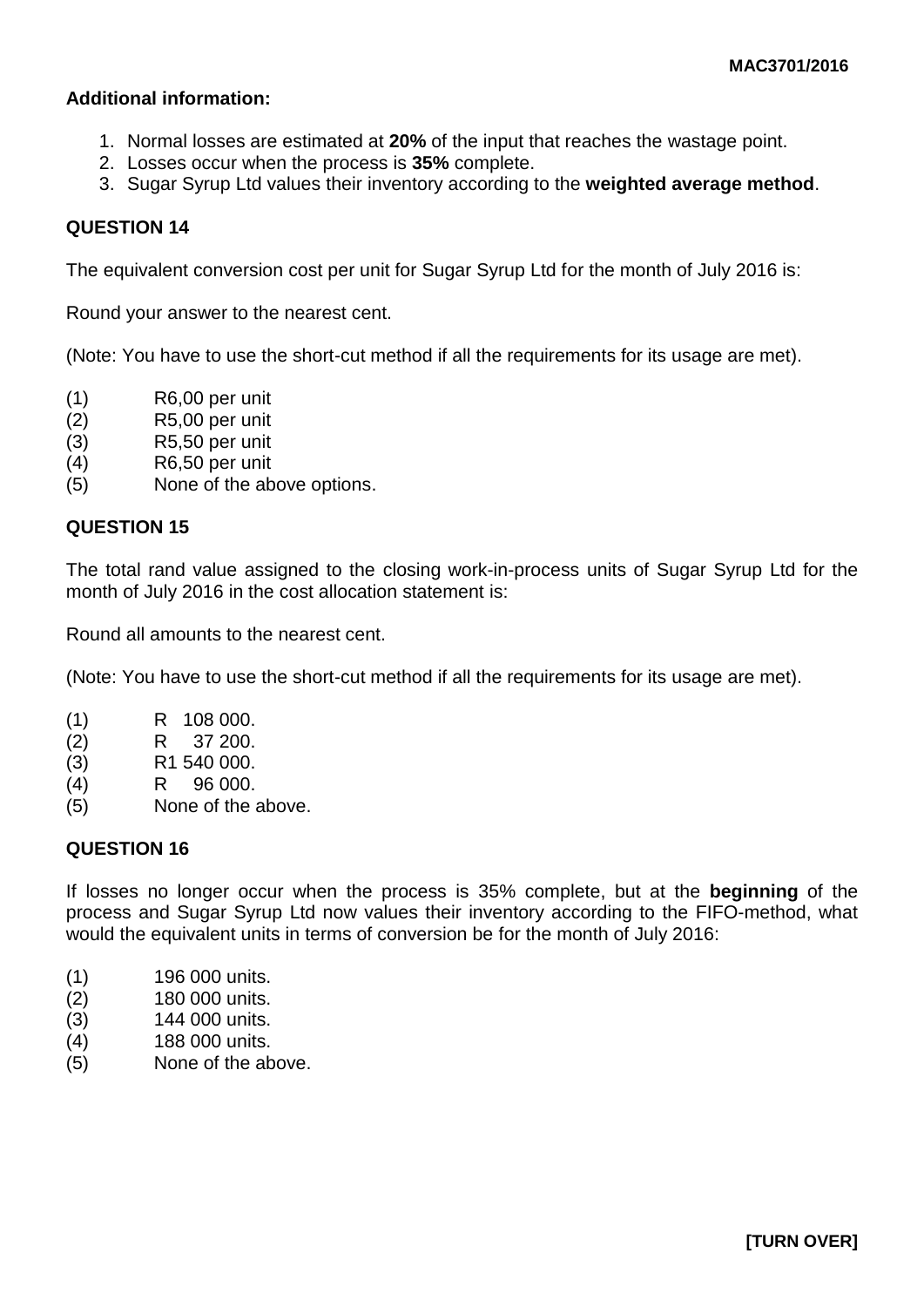### **The following information must be used for purposes of answering questions 17 and 18.**

Yummy Ltd manufactures three joint products, Gummy, Jelly and Bubbly in a single production process. All three of these products can either be sold at split-off point or only after further processing.

An input of 3 kilogram produces 5 units of product Gummy, 4 units of product Jelly and 3 units of product Bubbly.

Input for the month of July 2016: 12 000kg.

There was no opening raw material in inventory at the beginning of July 2016.

The 3 products can be sold as follows:

|               | Sales value at<br>split-off point<br>R (per unit) | Sales value<br>after further<br>processing<br>R (per unit) | <b>Further processing</b><br>costs in total<br>R |
|---------------|---------------------------------------------------|------------------------------------------------------------|--------------------------------------------------|
| Gummy         | 2,50                                              | 15,75                                                      | 242 500                                          |
| Jelly         | 9,50                                              | 25,20                                                      | 264 160                                          |
| <b>Bubbly</b> | 1,75                                              | 5,25                                                       | 41 500                                           |

## **QUESTION 17**

The output (in units) of product Bubbly for July 2016 is:

- (1) 20 000 units.
- (2) 16 000 units.
- (3) 12 000 units.
- (4) 36 000 units.
- (5) None of the above.

### **QUESTION 18**

The following products should be processed further:

- (1) Gummy and Jelly.
- (2) Jelly and Bubbly.
- (3) Gummy, Jelly and Bubbly.
- (4) Gummy and Bubbly.
- (5) None of the above.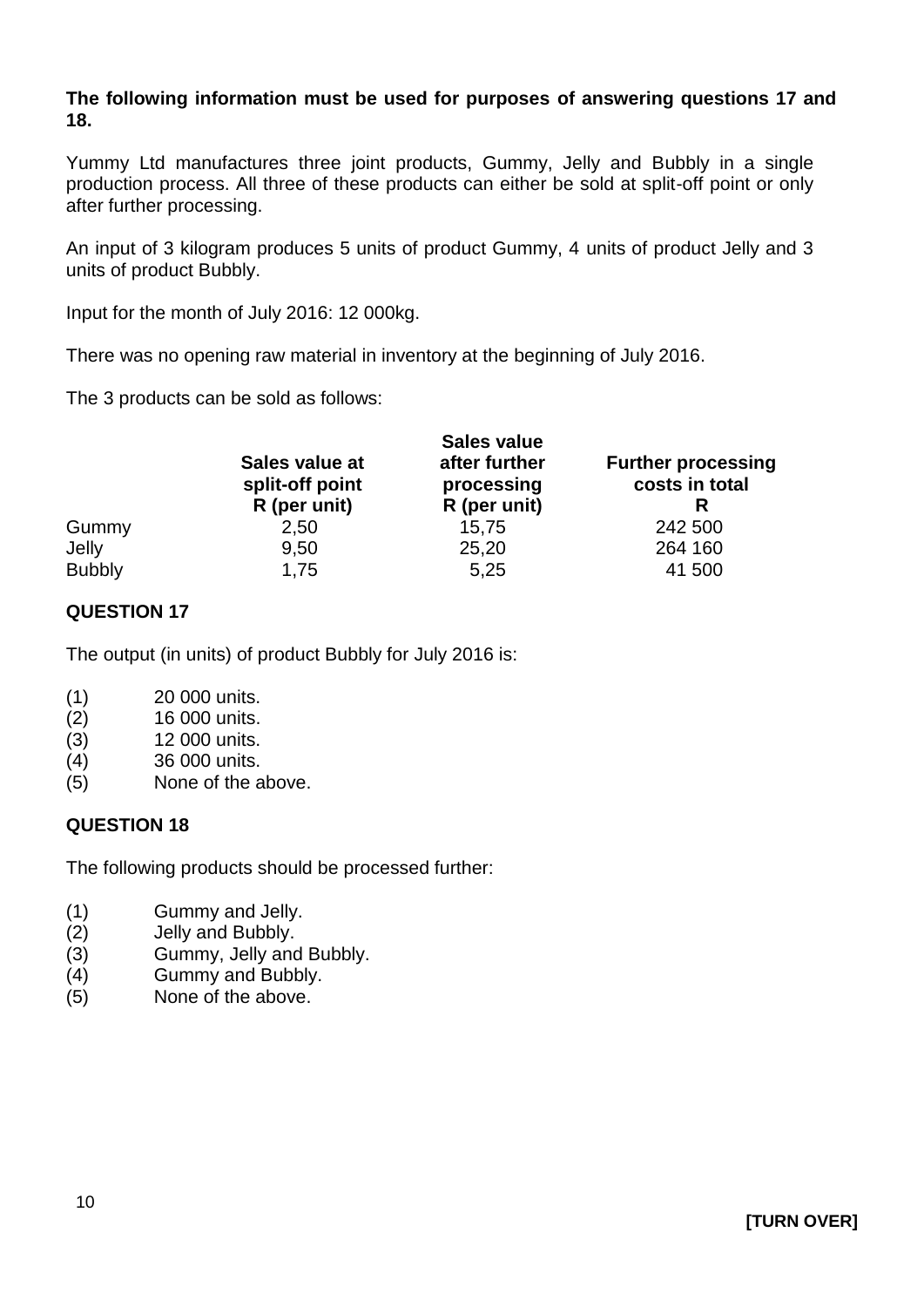State which of the following statements are true:

- (a) The costs incurred up to the split-off point are described as joint costs. Joint costs include all material, labour and overheads incurred to get the product to the split-off point.
- (b) By-products are those products that result incidentally from the main joint product. By-products do not make a significant contribution to the market value of all the outputs of the manufacturing process.
- (c) The point in the process where the individual products are clearly identifiable is known as the split-off point.
- (d) It is usually assumed that any proceeds from the sale of a by-product are treated as a reduction of the joint costs and therefore the cost of the joint products.

The following statements are **true**:

- $(1)$  a, b, c and d.
- $(2)$  a, b and c.
- $(3)$  a, c and d.
- $(4)$  a, b and d.
- (5) None of the above options.